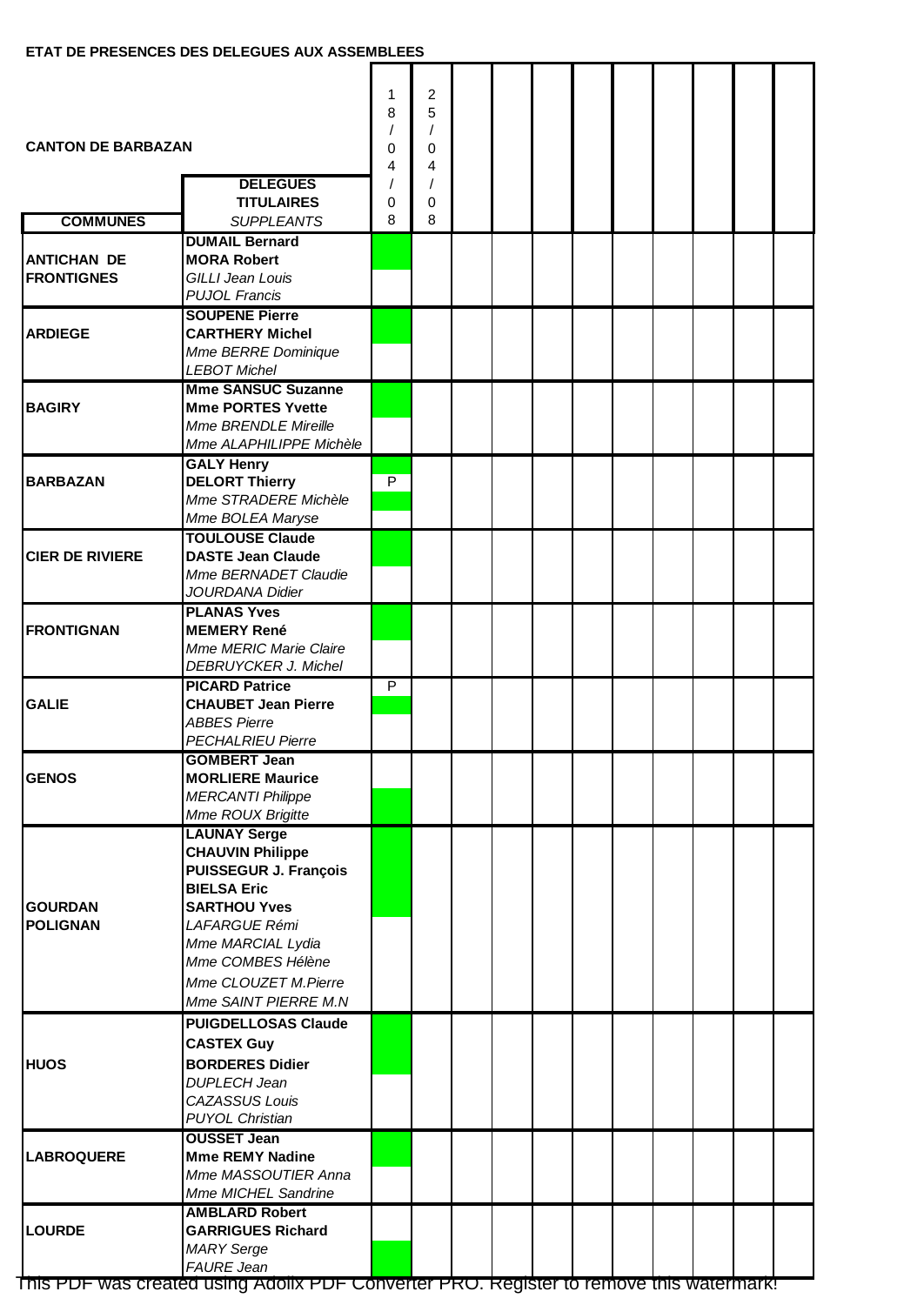| <b>CANTON DE BARBAZAN</b><br><b>DELEGUES</b> |                                                                                                                                                                                              | 1<br>8<br>0<br>4 | 2<br>5<br>$\prime$<br>0<br>4 |  |  |  |  |  |
|----------------------------------------------|----------------------------------------------------------------------------------------------------------------------------------------------------------------------------------------------|------------------|------------------------------|--|--|--|--|--|
|                                              | <b>TITULAIRES</b>                                                                                                                                                                            | 0                | 0                            |  |  |  |  |  |
| <b>COMMUNES</b>                              | <b>SUPPLEANTS</b><br><b>RICAUD Gilles</b>                                                                                                                                                    | 8                | 8                            |  |  |  |  |  |
| <b>LUSCAN</b>                                | Mme POLAUD-DULIAN C.<br>Mme CASTEX M. Thérèse<br><b>SENTENAC Georges</b>                                                                                                                     |                  |                              |  |  |  |  |  |
| <b>MALVEZIE</b>                              | <b>SERVAT Christian</b><br><b>ALLEMANNE Gérard</b><br><b>VIGNOLLES Alain</b><br>Mme TOUZAN Nadine                                                                                            |                  |                              |  |  |  |  |  |
| <b>MARTRES DE</b><br><b>RIVIERE</b>          | <b>DALTIN Michel</b><br><b>SALVATICO Jean Paul</b><br><b>Mme MARTIN Suzette</b><br>Mme SOUCASSE M. José                                                                                      |                  |                              |  |  |  |  |  |
| <b>MONT DE GALIE</b>                         | <b>STUBER Jacques</b><br>Mme CANALE Joëlle<br>LABORDE Rémi<br><b>THEBE Henri</b>                                                                                                             |                  |                              |  |  |  |  |  |
| <b>ORE</b>                                   | <b>MINEC Alain</b><br>Mme CALMELS Joëlle<br><b>HEIB J. Guillaume</b><br>Mme HEIB Adrienne                                                                                                    |                  |                              |  |  |  |  |  |
| <b>PAYSSOUS</b>                              | <b>RENAUD Jacques</b><br><b>MILESI Pascal</b><br>Mme PAILHE Françoise<br><b>BONESSO Jean Marc</b>                                                                                            |                  |                              |  |  |  |  |  |
| <b>POINTIS DE</b><br><b>RIVIERE</b>          | <b>CASTEL Alain</b><br><b>CLAVERIE Francis</b><br><b>DUPRAT Jérôme</b><br><b>DESCOINS Francis</b><br><b>BEUVELOT Pascal</b><br>Mme BAQUE Sylvie<br>Mme BORDONADA B.<br><b>FABARON Daniel</b> |                  |                              |  |  |  |  |  |
| <b>SAINT PE</b><br><b>D'ARDET</b>            | <b>RIVAL Patrice</b><br><b>CHAMAYOU Michel</b><br><b>DUPLECH Jean</b><br><b>PUYOL Christian</b>                                                                                              | P<br>P           |                              |  |  |  |  |  |
| <b>SAUVETERRE DE</b><br><b>COMMINGES</b>     | <b>GARCIA Claude</b><br><b>PRAT Philippe</b><br><b>GRAND Aurélien</b><br><b>LINETTE Jean Michel</b><br><b>RIBET Michel</b><br>FILASTRE André                                                 | P                |                              |  |  |  |  |  |
| <b>SEILHAN</b>                               | <b>DELES Pierre Louis</b><br><b>JOVE Sylvain</b><br><b>VIGNY Frédéric</b><br>POMIAN Jean Louis                                                                                               |                  |                              |  |  |  |  |  |
| <b>ST BERTRAND</b><br><b>DE COMMINGES</b>    | <b>Mme MOLLE Michèle</b><br><b>ROUQUET Patrice</b><br><b>TREY Christian</b><br><b>LAMOURE</b> Eric                                                                                           |                  |                              |  |  |  |  |  |
| <b>VALCABRERE</b>                            | <b>VERDIER Jean</b><br>ROSSETTO J. Marie<br>Mme FOIX Yvette<br><b>MORERE Jean</b>                                                                                                            |                  |                              |  |  |  |  |  |

This PDF was created using Adolix PDF Converter PRO. Register to remove this watermark!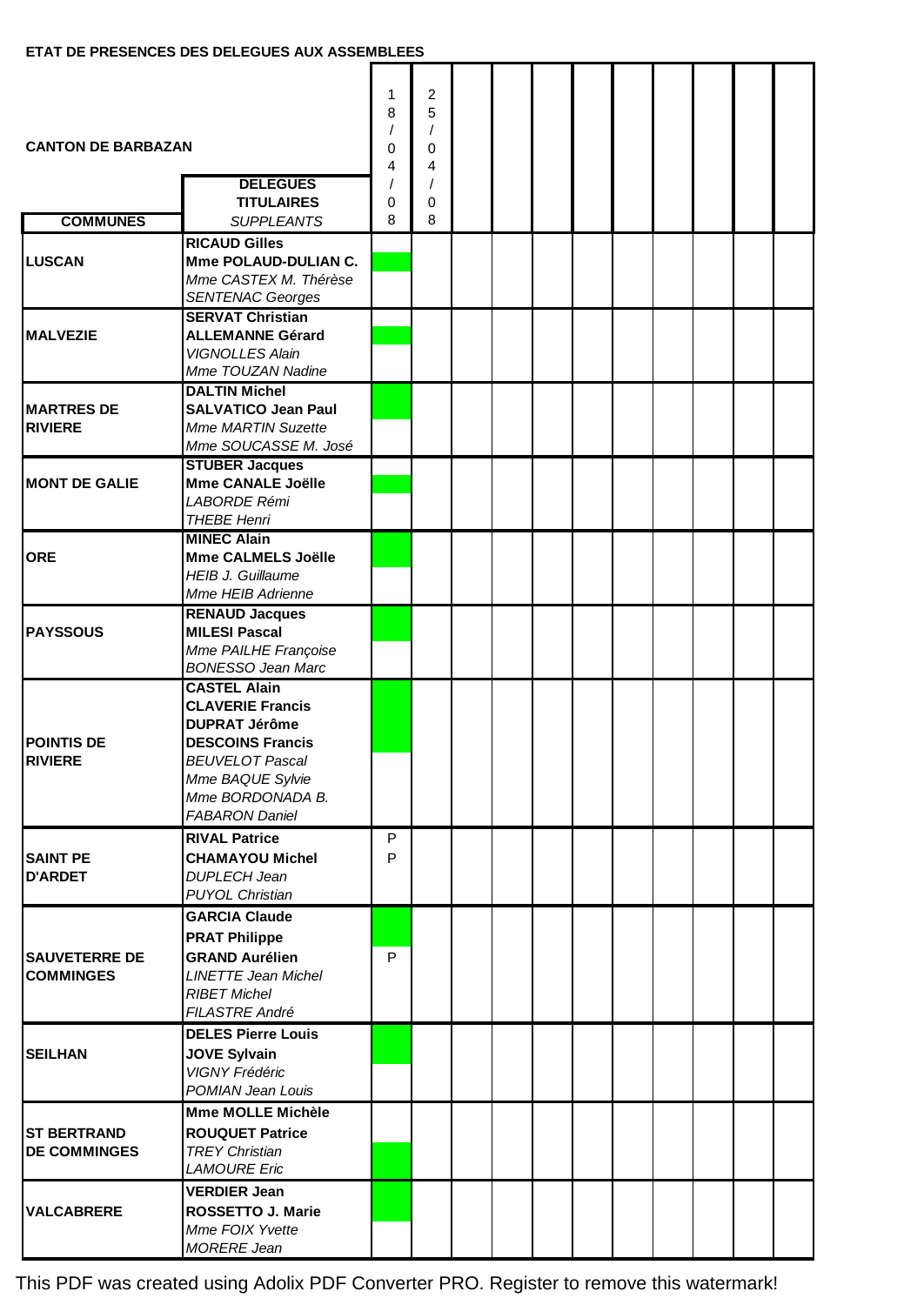## **ETAT DE PRESENCES DES DELEGUES AUX ASSEMBLEES**

| <b>CANTON DE BARBAZAN</b>             |                                                                                                                                   | 1.<br>8<br>0<br>4 | $\overline{c}$<br>5<br>0<br>4 |  |  |  |  |  |
|---------------------------------------|-----------------------------------------------------------------------------------------------------------------------------------|-------------------|-------------------------------|--|--|--|--|--|
|                                       | <b>DELEGUES</b><br><b>TITULAIRES</b>                                                                                              | 0                 | $\prime$<br>0                 |  |  |  |  |  |
| <b>COMMUNES</b>                       | <b>SUPPLEANTS</b>                                                                                                                 | 8                 | 8                             |  |  |  |  |  |
| <b>CANTON DE MAULEON BAROUSSE</b>     |                                                                                                                                   |                   |                               |  |  |  |  |  |
|                                       |                                                                                                                                   |                   |                               |  |  |  |  |  |
| <b>ANLA</b>                           | <b>PICOT Serge</b><br><b>DUBOUX Joël</b><br><b>TAMENOSSE Georges</b><br>Mme JUSTE Laurence                                        |                   |                               |  |  |  |  |  |
|                                       | <b>ARNE Jean Yves</b>                                                                                                             |                   |                               |  |  |  |  |  |
| <b>ANTICHAN DE</b><br><b>BAROUSSE</b> | <b>BATS Philippe</b><br><b>DINITTO Noël</b><br><b>BALDISSIN David</b>                                                             |                   |                               |  |  |  |  |  |
|                                       | <b>Mme POMIAN Catherine</b>                                                                                                       |                   |                               |  |  |  |  |  |
| <b>AVEUX</b>                          | Mme FONTEBASSO E.                                                                                                                 |                   |                               |  |  |  |  |  |
|                                       | <b>OLHASQUE Michel</b>                                                                                                            |                   |                               |  |  |  |  |  |
| <b>BERTREN</b>                        | <b>MUGIGA Frédéric</b>                                                                                                            |                   |                               |  |  |  |  |  |
|                                       | <b>COUVIDAT Roland</b>                                                                                                            |                   |                               |  |  |  |  |  |
| <b>BRAMEVAQUE</b>                     | <b>TEULIE Jean Louis</b><br><b>ZAMUNER Pierre</b><br>FORTASSIN Jean Luc                                                           |                   |                               |  |  |  |  |  |
|                                       | <b>Mme CHERVILLE Karine</b>                                                                                                       |                   |                               |  |  |  |  |  |
| <b>CAZARILH</b>                       | <b>COME Alain</b><br>Mme CAUNES Danièle<br>SUTRA DE MARTY J.                                                                      |                   |                               |  |  |  |  |  |
| <b>CRECHETS</b>                       | <b>LACAZE Raymond</b><br>Mme ORZECKOSKI L.                                                                                        |                   |                               |  |  |  |  |  |
| <b>ESBAREICH</b>                      | <b>BEGUE Bernard</b><br><b>MARROT Stéphane</b><br><b>CHANAUD Jean Marie</b><br><b>SEILHAN Maurice</b>                             |                   |                               |  |  |  |  |  |
| <b>FERRERE</b>                        | Mme SABAUT M. C.<br><b>OUSSET Jean Louis</b>                                                                                      |                   |                               |  |  |  |  |  |
| <b>GAUDENT</b>                        | <b>ZAMUNER Albert</b><br><b>CASTET Francis</b><br>CASTET Stéphane<br>PUJOLLE Stéphane                                             |                   |                               |  |  |  |  |  |
| <b>GEMBRIE</b>                        | <b>LAMOLLE Yves</b><br><b>JUAN Daniel</b><br><b>BARON Bernard</b><br>Mme SALIS Nicole                                             |                   |                               |  |  |  |  |  |
| <b>ILHEU</b>                          | <b>GACHIE Gabriel</b><br><b>Mme FOURNET Martine</b><br><b>DESPOUY Thierry</b><br><b>TEYSSEIRE Philippe</b>                        |                   |                               |  |  |  |  |  |
| <b>LOURES BAROUSSE</b>                | <b>NOGUES Jean Paul</b><br><b>DE CARVALHO David</b><br><b>LEQUIEN Jean Yves</b><br><b>RICKWEART Cyril</b><br><b>RIERA Nilbert</b> |                   |                               |  |  |  |  |  |

This PDF was created using Adolix PDF Converter PRO. Register to remove this watermark!